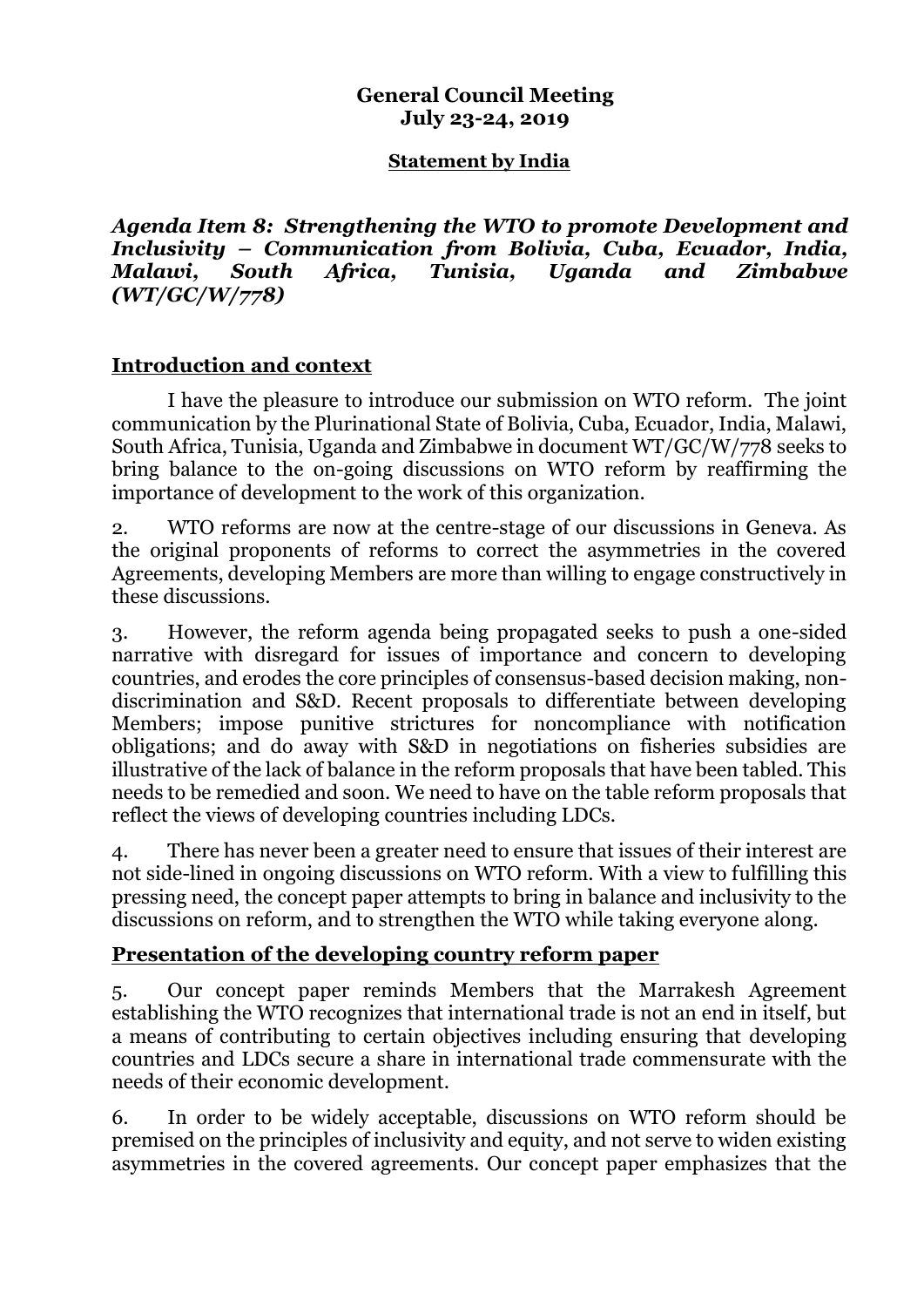following issues must be addressed if the WTO is to be strengthened in a balanced manner:

## **i. Preserving the core values of the Multilateral Trading System**

The core value and basic principles of the multilateral trading system must be preserved and strengthened, particularly with a view to building trust among Members.

Preserving and strengthening the WTO must include:

- Disciplining laws and regulations of WTO Members which mandate unilateral action on trade issues that are inconsistent with WTO rules.
- Strengthening the multilateral character of the WTO, especially through the preservation of the practice of decision-making by consensus and respecting Art X of the Marrakesh Agreement on Amendments
- Ensuring that plurilateral joint statement initiatives do not change the fundamental architecture of the WTO
- Correcting the existing imbalances in the covered agreements as mandated in the Doha Round by building on the work done so far, in accordance with existing mandates.

# **ii. Resolving the impasse in the Dispute Settlement System**

- A functioning, independent and effective dispute settlement system is indispensable for preserving the rights and obligations of all WTO Members and for ensuring that the rules are enforced in a fair and even-handed manner. Without such a system there would be little incentive to negotiate new rules or to undertake reforms. Therefore, resolution of the Appellate Body (AB) impasse needs to precede other reforms.
- All WTO Members have a treaty-obligation to ensure the maintenance of a standing Appellate Body comprising of seven members as per Articles 17.1 and 17.2 of the DSU.
- Attempts at addressing the crisis in the Dispute Settlement Mechanism must preserve its essential features namely an independent, two-tier dispute settlement system, automaticity in the launch of proceedings and decisionmaking by the Dispute Settlement Body (DSB) by negative consensus, where provided. Developing Members' concerns about affordability and equitable access to the use of the dispute settlement system are also very important.

### **iii. Safeguarding development concerns**

• Our concept paper reaffirms the centrality of Special and Differential Treatment (S&D) as a non-negotiable, treaty-embedded right for developing Members and LDCs. It is essential to preserve S&D for allowing developing Members the space to formulate their domestic trade policy, in a way that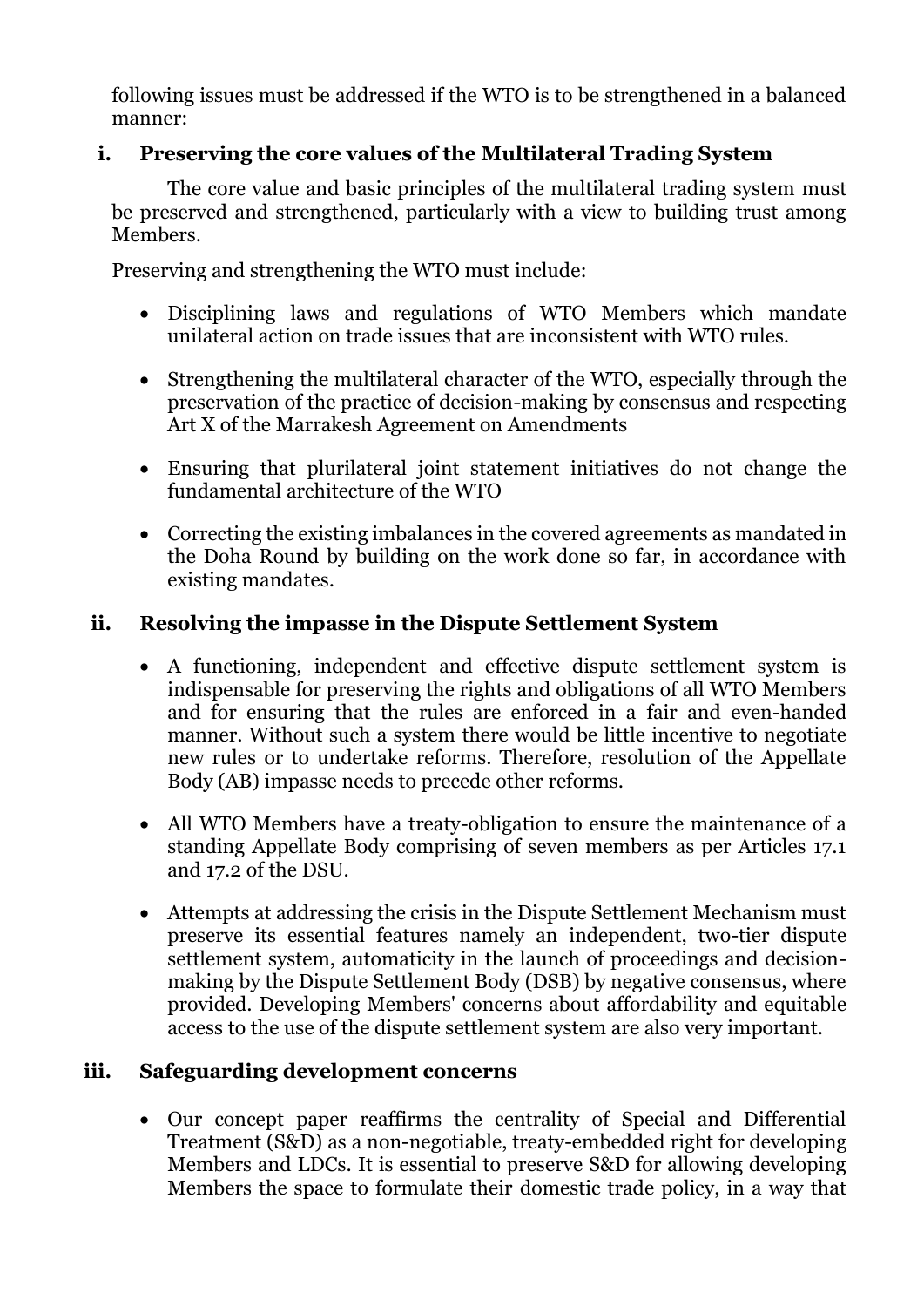helps them to reduce poverty, generate employment and integrate meaningfully into the global trading system.

- While developing Members have achieved progress on some economic indicators since the inception of the WTO, the old gaps in the levels of development are far from being bridged, and in some areas, have even widened. And, new divides, especially in the digital and technological spheres, are becoming more pronounced. How intellectual property is held, the way profits of MNCs flow, how global value chains are structured, the way value-addition in manufacturing is organized and financial flows happen, all show how little things have changed.
- Our paper highlights the important issues in the unfinished agenda of the WTO on development, which need to be implemented and addressed on priority. These include rebalancing the asymmetric rules of the Uruguay Round; strengthening S&D provisions in accordance with para 34 of the Doha Ministerial Declaration; addressing issues related to agriculture, especially cotton, domestic support, SSM and a permanent solution for public stockholding for food security. In the ongoing fisheries subsidies negotiations also, the disciplines should be fair, equitable and balanced. It is imperative to have an effective and appropriate special and differential treatment for developing countries providing them with adequate policy space to address their needs of development. The theft of traditional knowledge is another important issue that needs to be addressed in the reform process, as it adversely affects the interests of developing countries.

### **iv. Transparency and Notifications**

- Any outcome on transparency at the WTO should take into account the capacity constraints faced by developing Members, and focus on addressing these difficulties through inclusive and mutually-agreed approaches. We cannot agree to the punitive approaches suggested by some Members in document JOB/GC/204 as a means to enforce transparency obligations. Members suffering from capacity constraints cannot be expected to take on additional notification obligations.
- Developed Members should lead by example in submitting comprehensive, timely and accurate notifications especially regarding their final bound AMS commitments, mode 4 market access commitments, Article 66.2 of the TRIPS Agreement and disclosure of origin of biological resources and associated traditional knowledge in patent applications.
- Transparency should permeate the full spectrum of the operation of the WTO, from its day-to-day meetings, as well as Ministerial Conferences.